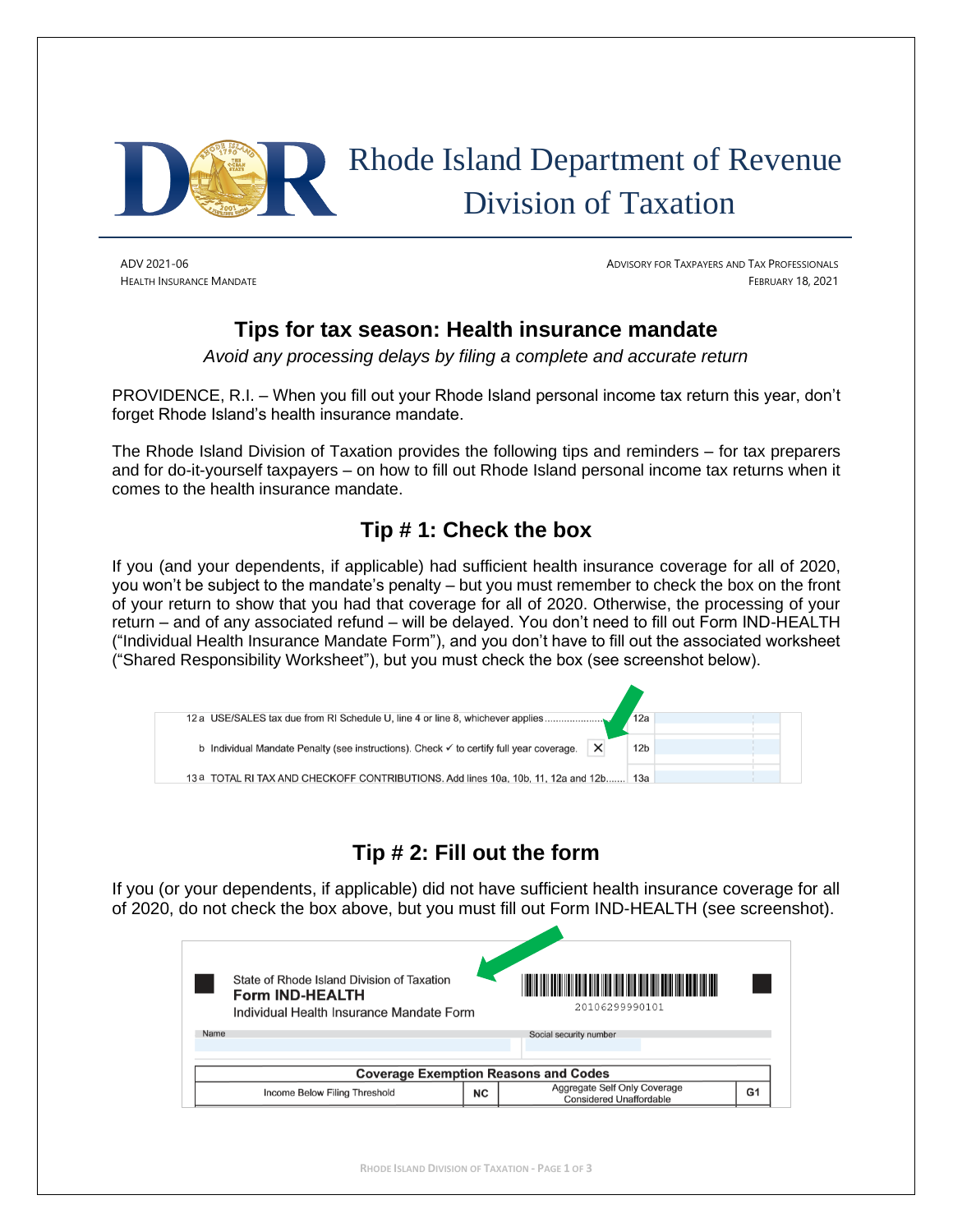Form IND-HEALTH is important mainly because that's where you indicate if you (or any dependents, if applicable) have an exemption from the mandate's penalty – and it's where you show the months for which the exemption applied. If you don't fill out Form IND-HEALTH, or you don't fill it out correctly, the processing of your return – and of any associated refund – will be delayed, and you may trigger the mandate's penalty.

Example: Joseph Taxpayer qualifies for the "Income Below Filing Threshold" exemption, which uses the code "NC". He qualifies for the exemption for every month of the year. He enters his name and Social Security number on the form. Unfortunately, he enters the "NC" code only for the month of January – and forgets to enter the "NC" code for all of the remaining months of the year (see screenshot below). As a result, the processing of his return – and of any associated refund – is delayed. He may even trigger the health insurance mandate's penalty.

| <b>Incorrect</b> |                                      |                                                                    |                                                 |  |  |  |  |  |  |
|------------------|--------------------------------------|--------------------------------------------------------------------|-------------------------------------------------|--|--|--|--|--|--|
|                  | Name: Joseph Taxpayer                |                                                                    | Jan Feb Mar Apr May Jun Jul Aug Sep Oct Nov Dec |  |  |  |  |  |  |
|                  | Social Security Number:<br>123-45-67 | Check $\checkmark$ if under<br>18 years of age<br>as of 01/01/2020 | <b>NC</b>                                       |  |  |  |  |  |  |
|                  |                                      |                                                                    |                                                 |  |  |  |  |  |  |

Example: The circumstances are the same as in the example above. But in this example, Joseph Taxpayer correctly enters the "NC" code for every month of the year (see screenshot below). As a result, the processing of his return – and of any associated refund – is not delayed (assuming he has filed a complete and accurate return), and he is not subject to the health insurance mandate's penalty.

| <b>Correct</b> |                                      |                                                                    |           |           |    |           |           |           |                                             |           |           |           |           |
|----------------|--------------------------------------|--------------------------------------------------------------------|-----------|-----------|----|-----------|-----------|-----------|---------------------------------------------|-----------|-----------|-----------|-----------|
|                | Name: Joseph Taxpayer                |                                                                    | Jan       |           |    |           |           |           | Feb Mar Apr May Jun Jul Aug Sep Oct Nov Dec |           |           |           |           |
|                | Social Security Number:<br>123-45-67 | Check $\checkmark$ if under<br>18 years of age<br>as of 01/01/2020 | <b>NC</b> | <b>NC</b> | NC | <b>NC</b> | <b>NC</b> | <b>NC</b> | NC NC                                       | <b>NC</b> | <b>NC</b> | <b>NC</b> | <b>NC</b> |

#### **Tip # 3: COVID-19 exemption**

Some taxpayers qualify for the "COVID-Related Hardship" exemption, which uses the code "19". But that exemption can only be used for certain months of the year – April through December.

If you qualify for the COVID-related hardship exemption for all nine months, but you enter code 19 on Form IND-HEALTH for only one month, the processing of your return – and of any related refund – will be delayed, and you may even trigger the health insurance mandate's penalty.